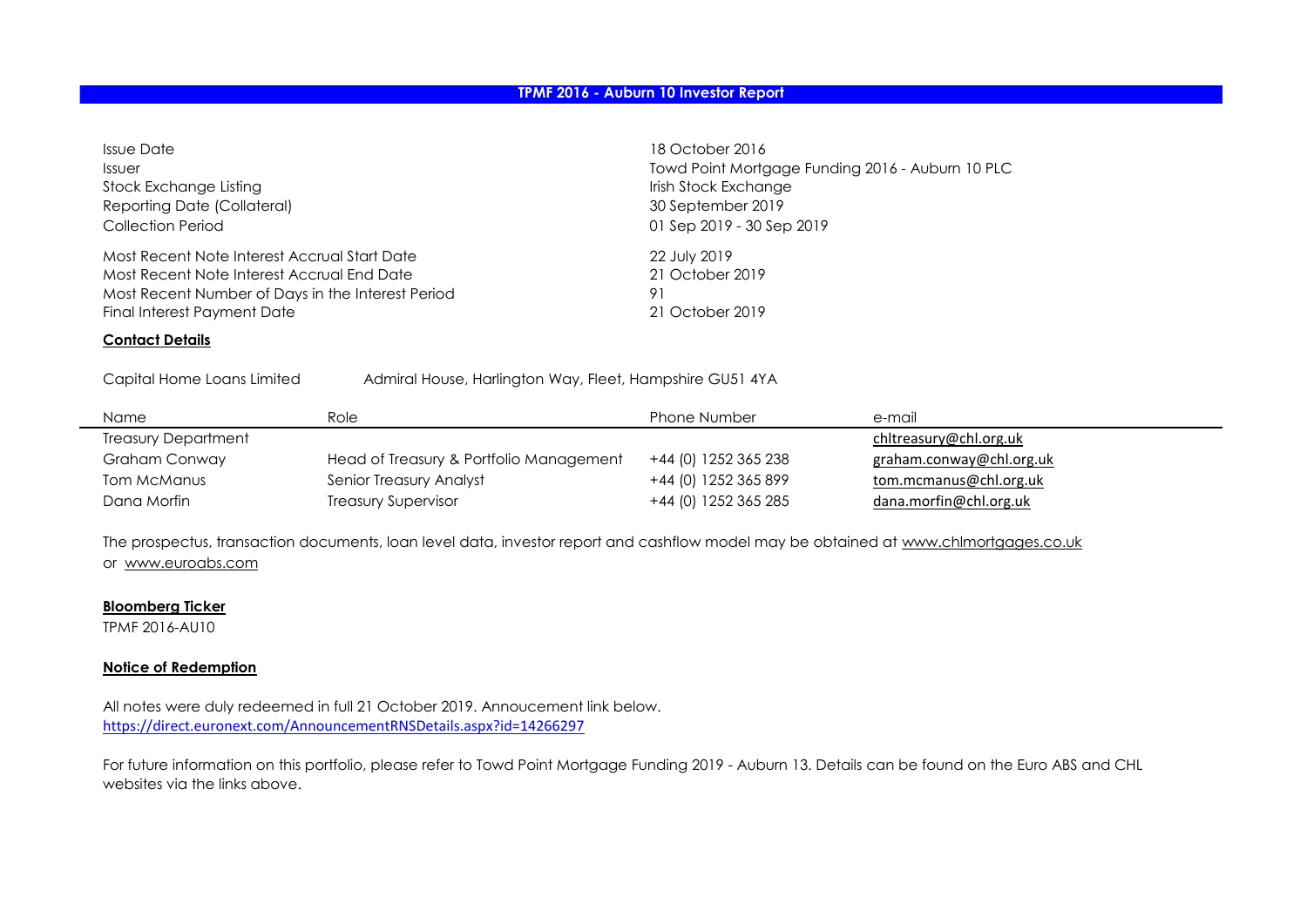|                 | Notes - Closina Date 18th October 2016 |                   |                       |                 |                              |                       |                   |        |         |          |                      |                      |                      |
|-----------------|----------------------------------------|-------------------|-----------------------|-----------------|------------------------------|-----------------------|-------------------|--------|---------|----------|----------------------|----------------------|----------------------|
|                 |                                        |                   |                       |                 |                              |                       |                   |        |         |          |                      |                      |                      |
|                 |                                        |                   |                       |                 |                              |                       |                   |        |         | Coupon   |                      |                      |                      |
|                 |                                        |                   | Outstanding Principal |                 |                              | Outstanding Principal |                   |        | Step-Up |          | Reference IPD Coupon | <b>Interest Paid</b> | <b>Interest Paid</b> |
| Class           | <b>ISIN</b>                            | Original Balance  | Brought Forward       |                 | Repayment Repayment per note | Carried Forward       | Reference Rate    | Margin | Margin  | Rate     | Rate                 | per note             | on latest IPD        |
| Al              | XS1315173606                           | £989.600.000.00   | £680.035.505.12       | £680.035.505.12 | £68,718,22                   | £0.00                 | 3 Month GBP LIBOR | 1.00%  | 1.75%   | 0.77263% | 1.77263%             | £303.70              | £3,005,415.20        |
| A2              | XS1315180304                           | £28,522,000.00    | £28,522,000.00        | £28,522,000.00  | £100,000,00                  | £0.00                 | 3 Month GBP LIBOR | 1.00%  | 1.75%   | 0.77263% | 1.77263%             | £441.94              | £126,050.13          |
|                 | XS1315175486                           | £69,445,000.00    | £69,445,000,00        | £69,445,000,00  | £100,000,00                  | £0.00                 | 3 Month GBP LIBOR | 1.20%  | 2.40%   | 0.77263% | 1.97263%             | £491.81              | £341,537.45          |
| ◡               | XS1315176021                           | £34,723,000,00    | £34,723,000.00        | £34,723,000,00  | £100,000,00                  | £0.00                 | 3 Month GBP LIBOR | 1.50%  | 3.25%   | 0.77263% | 2.27263%             | £566.60              | £196,740.52          |
| D               | XS1315177425                           | £29.763.000.00    | £29,763,000,00        | £29,763,000,00  | £100,000,00                  | £0.00                 | 3 Month GBP LIBOR | 1.80%  | 4.25%   | 0.77263% | 2.57263%             | £641.40              | £190,899.88          |
|                 | XS1315178407                           | £27.282.000.00    | £27,282,000.00        | £27,282,000,00  | £100,000,00                  | £0.00                 | N/A               | N/A    | N/A     | N/A      | N/A                  | N/A                  | £0.00                |
|                 | XS1315179637                           | £32.242.000.00    | £32.242.000.00        | £32.242.000.00  | £100,000,00                  | £0.00                 | N/A               | N/A    | N/A     | N/A      | N/A                  | N/A                  | £0.00                |
|                 | XS1315180213                           | £28,523,000.00    | £28,523,000.00        | £28,523,000.00  | £100,000,00                  | £0.00                 | N/A               | N/A    | N/A     | N/A      | N/A                  | N/A                  | £0.00                |
| <b>SDC</b>      | XS1501468950                           | £0.00             | £0.00                 | £0.00           | £0.00                        | £0.00                 | N/A               | N/A    | N/A     | N/A      | N/A                  | N/A                  | £0.00                |
| DC1             | XS1501469172                           | £0.00             | £0.00                 | £0.00           | £0.00                        | £0.00                 | N/A               | N/A    | N/A     | N/A      | N/A                  | N/A                  | £0.00                |
| DC <sub>2</sub> | XS1501469255                           | £0.00             | £0.00                 | £0.00           | £0.00                        | £0.00                 | N/A               | N/A    | N/A     | N/A      | N/A                  | N/A                  | £0.00                |
|                 |                                        | £1,240,100,000,00 | £930.535.505.12       | £930.535.505.12 |                              | £0.00                 |                   |        |         |          |                      |                      | £3,860,643,18        |

#### **Notes - Ratings & Legal Maturities**

|                 | S&P/Moodv's/H  | S&P/Moody's/         |                  |          |                        |                 |                    |  |
|-----------------|----------------|----------------------|------------------|----------|------------------------|-----------------|--------------------|--|
|                 | tch Ratinas at | Fitch Ratinas at End |                  |          | Pool Factor            | Pool Factor     |                    |  |
| Class           | Closina        | of Period            | Legal Maturities | Currency | <b>Brought Forward</b> | Carried Forward | <b>Issue Price</b> |  |
| Al              | AAA/Agg/AAA    | AAA/Agg/AAA          | April 2045       | GBP      | 0.687182               | 0.000000        | 99.88%             |  |
| A <sub>2</sub>  | AA+/Agg/AAA    | AA+/Agg/AAA          | April 2045       | GBP      | 000000.1               | 0.000000        | 98.54%             |  |
| B               | AA-/Aa2/NR     | AA-/Aa2/NR           | April 2045       | GBP      | 1.000000               | 0.000000        | 96.83%             |  |
| C               | $A+}/A2/NR$    | $A+}/A1/NR$          | April 2045       | GBP      | 1.000000               | 0.000000        | 95.73%             |  |
| D               | BBB+/Bal/NR    | BBB+/Bal/NR          | April 2045       | GBP      | 1.000000               | 0.000000        | 93.16%             |  |
| E               | Not rated      | Not rated            | April 2045       | GBP      | 000000.1               | 0.000000        | 100.00%            |  |
| н.              | Not rated      | Not rated            | April 2045       | GBP      | 1.000000               | 0.000000        | 100.00%            |  |
|                 | Not rated      | Not rated            | April 2045       | GBP      | 1.000000               | 0.000000        | 100.00%            |  |
| <b>SDC</b>      | Not rated      | Not rated            | April 2045       | GBP      | 1.000000               | 0.000000        | N/A                |  |
| DC1             | Not rated      | Not rated            | April 2045       | GBP      | 000000.1               | 0.000000        | N/A                |  |
| DC <sub>2</sub> | Not rated      | Not rated            | April 2045       | GBP      | 1.000000               | 0.000000        | N/A                |  |
|                 |                |                      |                  |          |                        |                 |                    |  |

| <b>Issuer's Ledgers</b>       |       |       | Liquidity | Liquidity | Excess           |             |               |                      | Principal  |
|-------------------------------|-------|-------|-----------|-----------|------------------|-------------|---------------|----------------------|------------|
| Revenue                       |       |       | Reserve   | Standby   | Cashflow Reserve | Interim SDC | <b>SDC</b>    | <b>Issuer Profit</b> | Deficiency |
| At Transaction Close          |       |       |           |           |                  |             |               |                      |            |
| Required Amount (At Last IPD) |       |       |           |           |                  |             |               |                      |            |
| Brought forward 22 Jul 2019   | £0.00 | £0.00 | £0.00     | £0.00     | £5,542,650.43    | £0.00       | £1,284,992.92 | £25,750,00           | £0.00      |
| <b>Debits</b>                 | £0.00 | £0.00 | £0.00     | £0.00     | £5,542,650.43    | £0.00       | £1,284,992,92 | £0.00                | £0.00      |
| Credits                       | £0.00 | £0.00 | £0.00     | £0.00     | £0.00            | £0.00       | £0.00         | £250.00              | £0.00      |
| 21 Oct 2019                   | £0.00 | £0.00 | £0.00     | £0.00     | £0.00            | £0.00       | £0.00         | £26,000.00           | £0.00      |

#### **Principal Deficiency Ledgers Split:**

|                                          | Brought forward | Debit | Credit | Carried forward |
|------------------------------------------|-----------------|-------|--------|-----------------|
| Class A1 Principal Deficiency Sub-Ledaer | £0.00           | £0.00 | £0.00  | £0.00           |
| Class A2 Principal Deficiency Sub-Ledaer | £0.00           | £0.00 | £0.00  | £0.00           |
| Class B Principal Deficiency Sub-Ledger  | £0.00           | £0.00 | £0.00  | £0.00           |
| Class C Principal Deficiency Sub-Ledger  | £0.00           | £0.00 | £0.00  | £0.00           |
| Class D Principal Deficiency Sub-Ledger  | £0.00           | £0.00 | £0.00  | £0.00           |
| Class E Principal Deficiency Sub-Ledaer  | £0.00           | £0.00 | £0.00  | £0.00           |
| Class F Principal Deficiency Sub-Ledger  | £0.00           | £0.00 | £0.00  | £0.00           |
| Class Z Principal Deficiency Sub-Ledger  | £0.00           | £0.00 | £0.00  | £0.00           |
|                                          | £0.00           | £0.00 | £0.00  | £0.00           |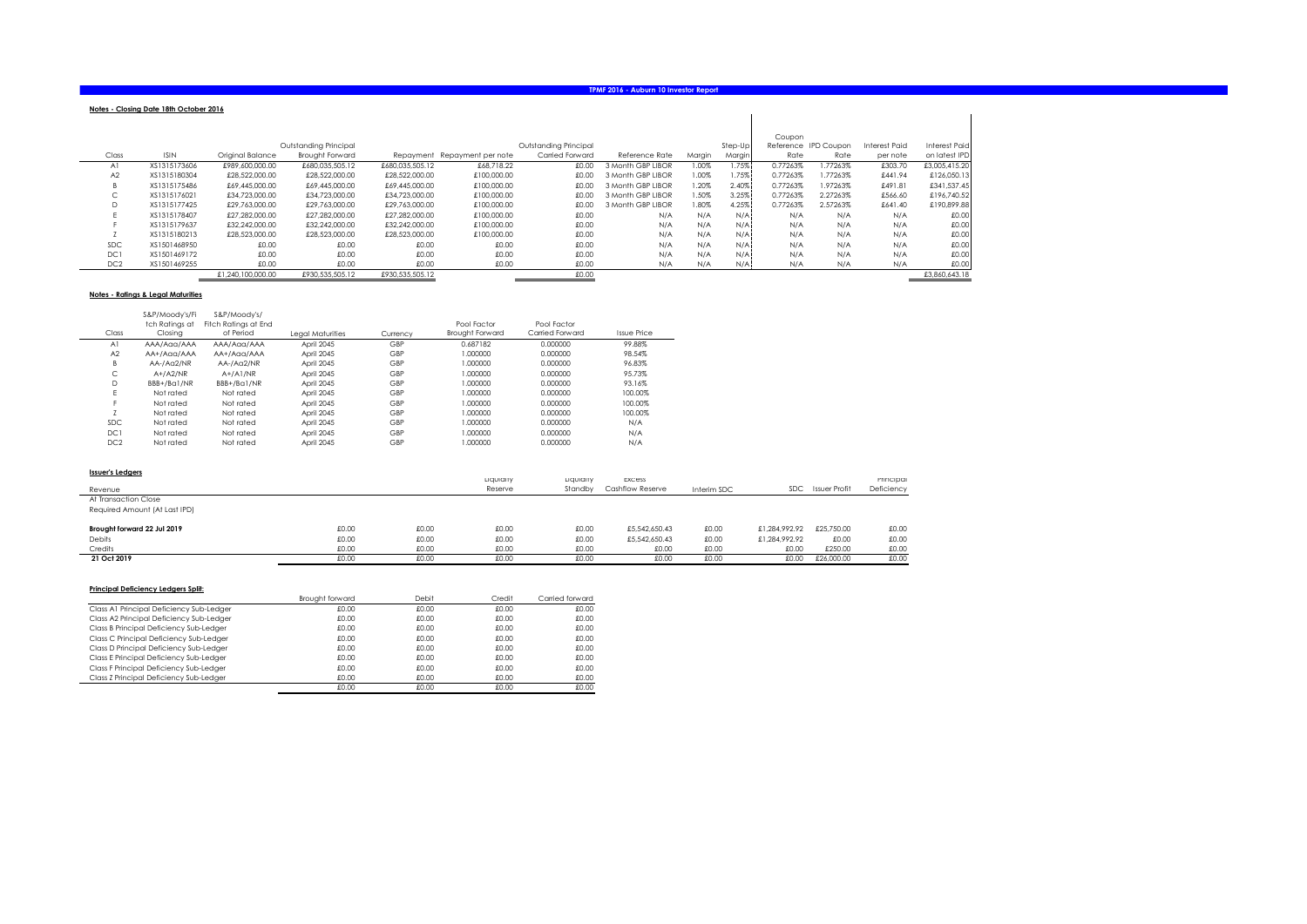#### **Available Funds of the Issuer at Most Recent Interest Payment Date**

| Available Receipts                                                                                       | £942,761,232.84 |  |
|----------------------------------------------------------------------------------------------------------|-----------------|--|
| Revenue Receipts received during the Collection Period                                                   | £5,382,289.41   |  |
| Principal Receipts received during the Collection Period                                                 | £27,023,676.60  |  |
| Amounts (if any) to be credited to the Principal Deficiency Ledger during the Collection Period          | £0.00           |  |
| Interest payable to the Issuer on the Deposit Account during the Collection Period                       | £40,837.88      |  |
| Amounts standing to the credit of the Excess Cashflow Reserve Fund                                       | £5,542,650.43   |  |
| Any amounts retained in the SDC Ledger                                                                   | £1,284,992.92   |  |
| other net income of the Issuer received during the Collection Period (other than any Principal Receipts) | £19,012.42      |  |
| Additional amounts received                                                                              | £903,511,829.00 |  |
| Less<br><b>Permitted Withdrawals</b>                                                                     | (E44, 055.82)   |  |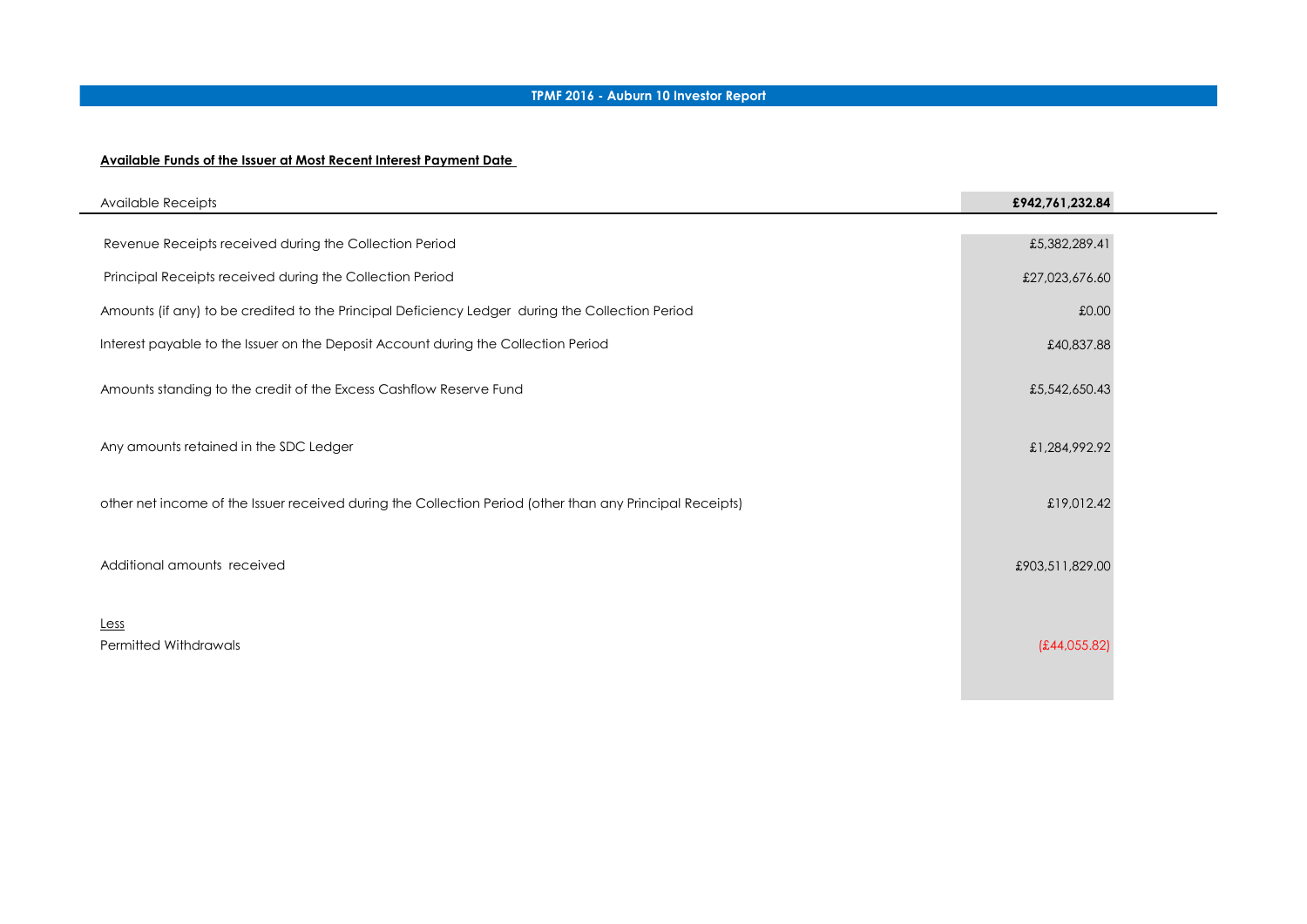#### Waterfall at Most Recent Interest Payment Date ( 21 October 2019)

| Revenue Waterfall Summary                                                                                                                                                                                                                                                                                                                                                                                                                                                                                                                                                                                                                                                                                                                                                                                                                                                                                                              |                 |                                                                                                                                                                                                                                        |                 |
|----------------------------------------------------------------------------------------------------------------------------------------------------------------------------------------------------------------------------------------------------------------------------------------------------------------------------------------------------------------------------------------------------------------------------------------------------------------------------------------------------------------------------------------------------------------------------------------------------------------------------------------------------------------------------------------------------------------------------------------------------------------------------------------------------------------------------------------------------------------------------------------------------------------------------------------|-----------------|----------------------------------------------------------------------------------------------------------------------------------------------------------------------------------------------------------------------------------------|-----------------|
| 16.1.1. first, in or towards satisfaction pro rata and pari passu according to the respective amounts thereof of:<br>(a) any fees, costs, charges, liabilities, expenses and all other amounts then due and payable to the Trustee or any Appointee, under the provisions of the Trust<br>Deed and the other Transaction Documents, together with (if payable) VAT thereon as provided therein; and                                                                                                                                                                                                                                                                                                                                                                                                                                                                                                                                    | £604.94         | 16.1.8 eighth, to provide for amounts due to the SDC Certificateholders in respect<br>of the SDC Certificates (the "SDC Payments") prior to the FORD;                                                                                  | £1,291,753,84   |
| b) any fees, costs, charges, liabilities, expenses and all other amounts then due and payable to any Receiver appointed by the Trustee or any Appointee under<br>the provisions of the Deed of Charge and the other Transaction Documents, together with (if payable) VAT thereon as provided therein;                                                                                                                                                                                                                                                                                                                                                                                                                                                                                                                                                                                                                                 | £0.00           | 16.1.9 ninth, in or towards payment pro rata and pari passu first of interest and then principal due and payable on the Class B Notes until the<br>Class B Notes have been redeemed in full:                                           | £69,786,537.45  |
| 16.1.2 second, in or towards satisfaction pro rata and pari passu according to the<br>respective amounts thereof of:<br>(a) any remuneration then due and payable to the Agent Bank, the Registrar and the Paying Agents and any costs, charges, liabilities and expenses then due<br>and payable to them under the provisions of the Agency Agreement, together with (if payable) VAT thereon as provided therein;                                                                                                                                                                                                                                                                                                                                                                                                                                                                                                                    | £0.00           | 16.1.10 tenth, in or towards payment pro rata and pari passu first of interest and then principal due and payable on the Class C Notes until the<br>Class C Notes have been redeemed in full;                                          | £34.919.740.52  |
| (b) any amounts then due and payable to the Cash Manager and any costs, charges, liabilities and expenses then due and payable to the Cash Manager or<br>any such amount to become due and payable to the Cash Manager in the immediately succeeding Interest Period under the provisions of the Cash<br>Management Agreement, together with (if payable) VAT thereon as provided therein;                                                                                                                                                                                                                                                                                                                                                                                                                                                                                                                                             | £23,465.58      | 16.1.11 eleventh, in or towards payment pro rata and pari passu first of interest and then principal due and payable on the Class D Notes until<br>the Class D Notes have been redeemed in full:                                       | £29.931.994.31  |
| (c) any amounts then due and payable to the Back-Up Cash Manager and any costs, charges, liabilities and expenses then due and payable to the Back-Up<br>Cash Manager or any such amount to become due and payable to the Back-Up Cash Manager in the immediately succeeding Interest Period under the<br>provisions of the Back-Up Cash Management Agreement, together with (if payable) VAT thereon as provided therein;                                                                                                                                                                                                                                                                                                                                                                                                                                                                                                             | £1.512.33       | 16.1.12 twelfth, in or towards payment of the Subordinated Servicing Fees in excess of the Servicer Compensation Cap, provided that the<br>amounts due to the Back-Up Servicer shall be paid first;                                    | £0.00           |
| (d) any amounts then due and payable to the Collection Account Bank (including any Direct Debit Liability Amount then due and payable to the Collection<br>Account Bank), the Issuer Account Bank or to such bank at which any other account in the name of the Issuer is held and any costs, charges, liabilities and<br>expenses then due and payable to the Collection Account Bank, the Issuer Account Bank or to such bank at which any other account in the name of the Issuer<br>is held, any such amount to become due and payable to the collection Account Bank, the Issuer Account Bank or to any such other bank, as applicable, in the<br>immediately succeeding Interest Period under the provisions of the Collection Account Agreement, the Account Bank Agreement or agreement governing the<br>operation of any other account in the name of the Issuer, together with (if payable) VAT thereon as provided therein; | £6.354.51       | 16.1.13 thirteenth, to pay pro rata and pari passu any Net WAC Additional Amount due on the Class B Notes;                                                                                                                             | £0.00           |
| (e) any amounts then due and payable to the Corporate Services Provider and any costs, charges, liabilities and expenses then due and payable or to become<br>due and payable in the immediately succeeding Interest Period to the Corporate Services Provider under the provisions of the Corporate Services Agreement,<br>together with (if payable) VAT thereon as provided therein;                                                                                                                                                                                                                                                                                                                                                                                                                                                                                                                                                | £15,570.96      | 16.1.14 fourteenth, to pay pro rata and pari passu any Net WAC Additional Amount due on the Class C Notes;                                                                                                                             | £0.00           |
| (f) any amounts due and payable to the Back-Up Servicer Facilitator, and any costs, charges, liabilities and expenses then due and payable to the Back-Up<br>Servicer Facilitator, or any such amount to become due and payable to the Back-Up Servicer Facilitator in the immediately succeeding Interest Period under the<br>provisions of the Servicing Agreement, together with (if payable) VAT thereon as provided therein; and                                                                                                                                                                                                                                                                                                                                                                                                                                                                                                  | £378.09         | 16.1.15 fifteenth, to pay pro rata and pari passu any Net WAC Additional Amount due on the Class D Notes;                                                                                                                              | £21,905.57      |
| (g) any amounts due and payable by the Issuer to third parties and incurred without breach by the Issuer of the Transaction Documents to which it is a party<br>(and for which payment has not been provided for elsewhere) and any amounts necessary to provide for any such amounts expected to become due and<br>payable by the Issuer in the immediately succeeding Interest Period;                                                                                                                                                                                                                                                                                                                                                                                                                                                                                                                                               | £92.880.77      | 16.1.16 sixteenth, in or towards payment pro rata and pari passu of principal due and payable on the Class E Notes until the Class E Notes<br>have been redeemed in full;                                                              | £27,282,000,00  |
| 16.1.3 third, in or towards satisfaction according to the respective amounts thereof of (and subject to the Servicer Compensation Cap):<br>(a) first, any amounts due and payable to the Back-Up Servicer (including any Transfer Costs which the Servicer has failed to pay) and any costs, charges,<br>liabilities and expenses then due and payable to the Back-Up Servicer or any such amount to become due and payable to the Back- Up Servicer in the<br>immediately succeeding Interest Period under the provisions of the Back-Up Servicing Agreement, together with [if payable] VAT thereon as provided therein;<br>and                                                                                                                                                                                                                                                                                                      | £19,711.10      | 16.1.17 seventeenth, in or towards payment pro rata and pari passu of principal due and payable on the Class F Notes until the Class F Notes<br>have been redeemed in full:                                                            | £32,242,000.00  |
| (b) second, any amounts due and payable to the Servicer and any costs, charges, liabilities and expenses then due and payable to the Servicer or any such<br>amount to become due and payable to the Servicer in the immediately succeeding Interest Period under the provisions of the Servicing Agreement, together<br>with (if payable) VAT thereon as provided therein;                                                                                                                                                                                                                                                                                                                                                                                                                                                                                                                                                            | £379,156.27     | 16.1.18 eighteenth, to the Issuer, the Issuer Profit Amount and amounts required to discharge any liability of the Issuer for corporation tax<br>(which cannot be met out of amounts previously retained as the Issuer Profit Amount); | £250.00         |
| 16.1.4 fourth, to pay any amounts and liabilities then due and payable to the Liquidity Facility Provider and any fees, costs, charges and expenses then due to<br>the Liquidity Facility Provider under the provisions of the Liquidity Documents, together with (if payable) VAT thereon as provided therein (together referred to in<br>this Post-Enforcement Priority of Payments as the "LFP Amount"), less the LFP Excess Amount;                                                                                                                                                                                                                                                                                                                                                                                                                                                                                                | £29,147.92      | 16.1.19 nineteenth, in or towards payment pro rata and pari passu of interest and principal due and payable on the Class Z Notes until the<br>Class Z Notes have been redeemed in full;                                                | £28,523,000.00  |
| 16.1.5 fifth, to pay any LFP Excess Amount;                                                                                                                                                                                                                                                                                                                                                                                                                                                                                                                                                                                                                                                                                                                                                                                                                                                                                            | £0.00           | 16.1.20 twentieth, in or towards payment of interest and principal due and payable in respect of the Subordinated Loan until the<br>Subordinated Loan has been repaid in full: and                                                     | £0.00           |
| 16.1.6 sixth, in or towards payment pro rata and pari passu first of interest and then principal due and payable on the Class A1 Notes until the Class A1 Notes.<br>have been redeemed in full:                                                                                                                                                                                                                                                                                                                                                                                                                                                                                                                                                                                                                                                                                                                                        | £683,040,920.32 | 16.1.21 twenty-first, to pay, pro rata and pari passu, the DC1 Payment due on the DC1 Certificates.                                                                                                                                    | £6,504,298.23   |
| 16.1.7 seventh, in or towards payment pro rata and pari passu first of interest and then principal due and payable on the Class A2 Notes until the Class A2 Notes<br>have been redeemed in full:                                                                                                                                                                                                                                                                                                                                                                                                                                                                                                                                                                                                                                                                                                                                       | £28,648,050,13  | Total                                                                                                                                                                                                                                  | £942,761,232.84 |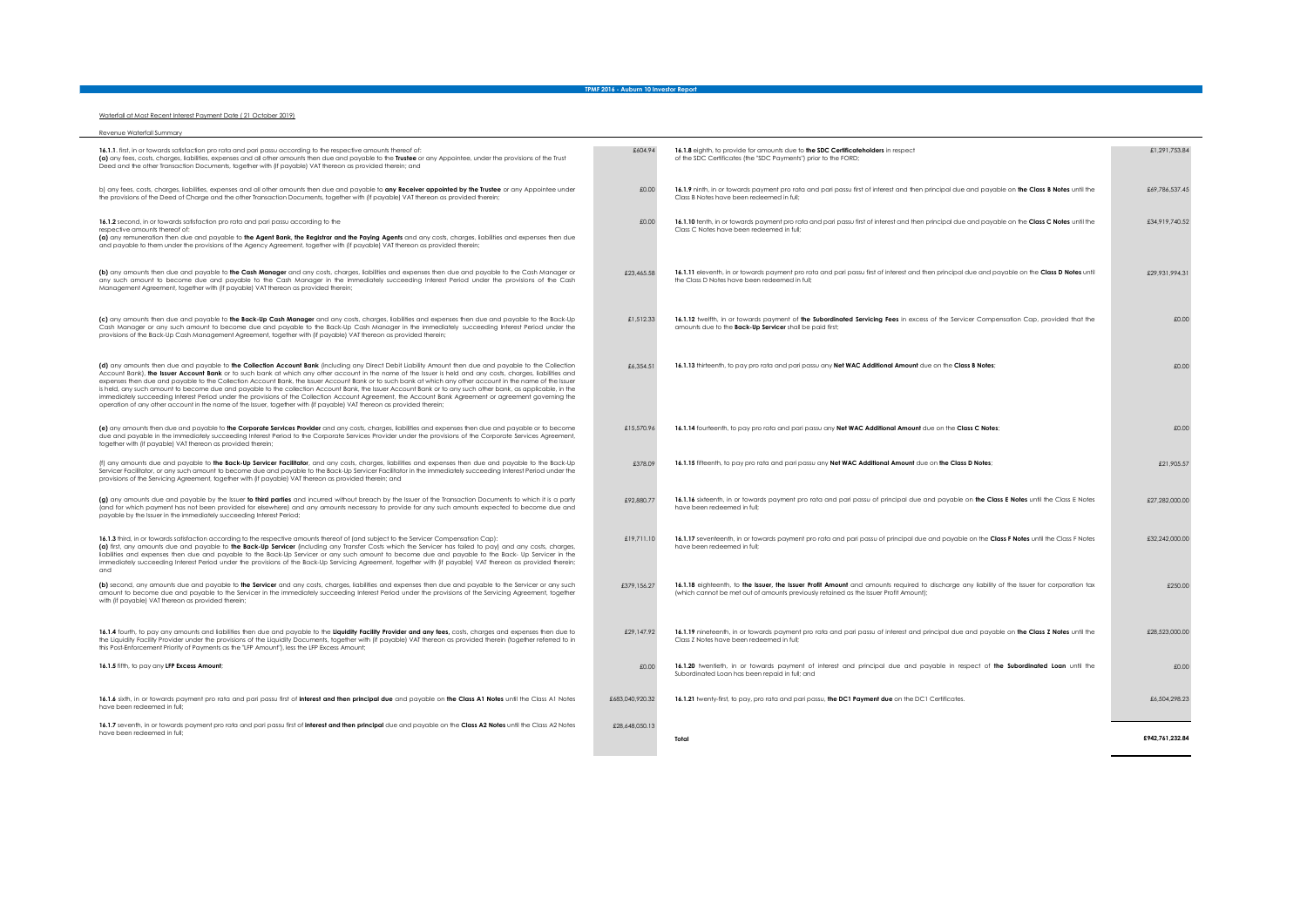Collection Period Start Date 01 September 2019 Collection Period End Date 30 September 2019

# **Key Mortgage Pool Summary**

| Current Balance at Closing Date                                       | £1,240,100,112.69 |
|-----------------------------------------------------------------------|-------------------|
| Current Balance at the Start of Collection Period                     | £910,459,501.22   |
| Current Balance at End of Collection Period                           | £902,211,197.54   |
| Number of Primary Mortgage Accounts at Closing Date                   | 8,874             |
| Number of Primary Mortgage Accounts at the Start of Collection Period | 6,591             |
| Number of Primary Mortgage Accounts at End of Collection Period       | 6.523             |
| Average Loan Size at Closing Date                                     | £139,486.13       |
| Average Loan Size at End of Collection Period                         | £138,312.31       |
| Number of Borrowers at Closing Date                                   | 6,886             |
| Number of Borrowers at the Start of Collection Period                 | 5.154             |
| Number of Borrowers at End of Collection Period                       | 5,103             |
| Weighted Average Indexed LTV                                          | 55.54%            |
| Interest Collection Received in Period                                | £1,757,922.36     |
| Scheduled Repayments Received in Period *                             | £2,238,161.62     |
| Unscheduled Repayments Received in Period                             | £6,061,585.66     |

# Constant Prepayment Rates & Total Repayment Rates

|                                                | Period Rate | Period Rate Annualised |
|------------------------------------------------|-------------|------------------------|
| Current Monthly CPR Rate                       | $0.67\%$    | 7.75%                  |
| Current Quarterly CPR Rate                     | 2.26%       | 8.29%                  |
| Current Monthly CPR Net of Repurchased Loans   | $0.67\%$    | 7.75%                  |
| Current Quarterly CPR Net of Repurchased Loans | 2.14%       | 8.29%                  |
| Total Monthly Repayment Rate (TRR)             | $0.91\%$    | 10.39%                 |
| Total Quarterly Repayment Rate (TRR)           | 2.91%       | 11.14%                 |

*\* Includes loan balances due to be redeemed at their sheduled maturity date.*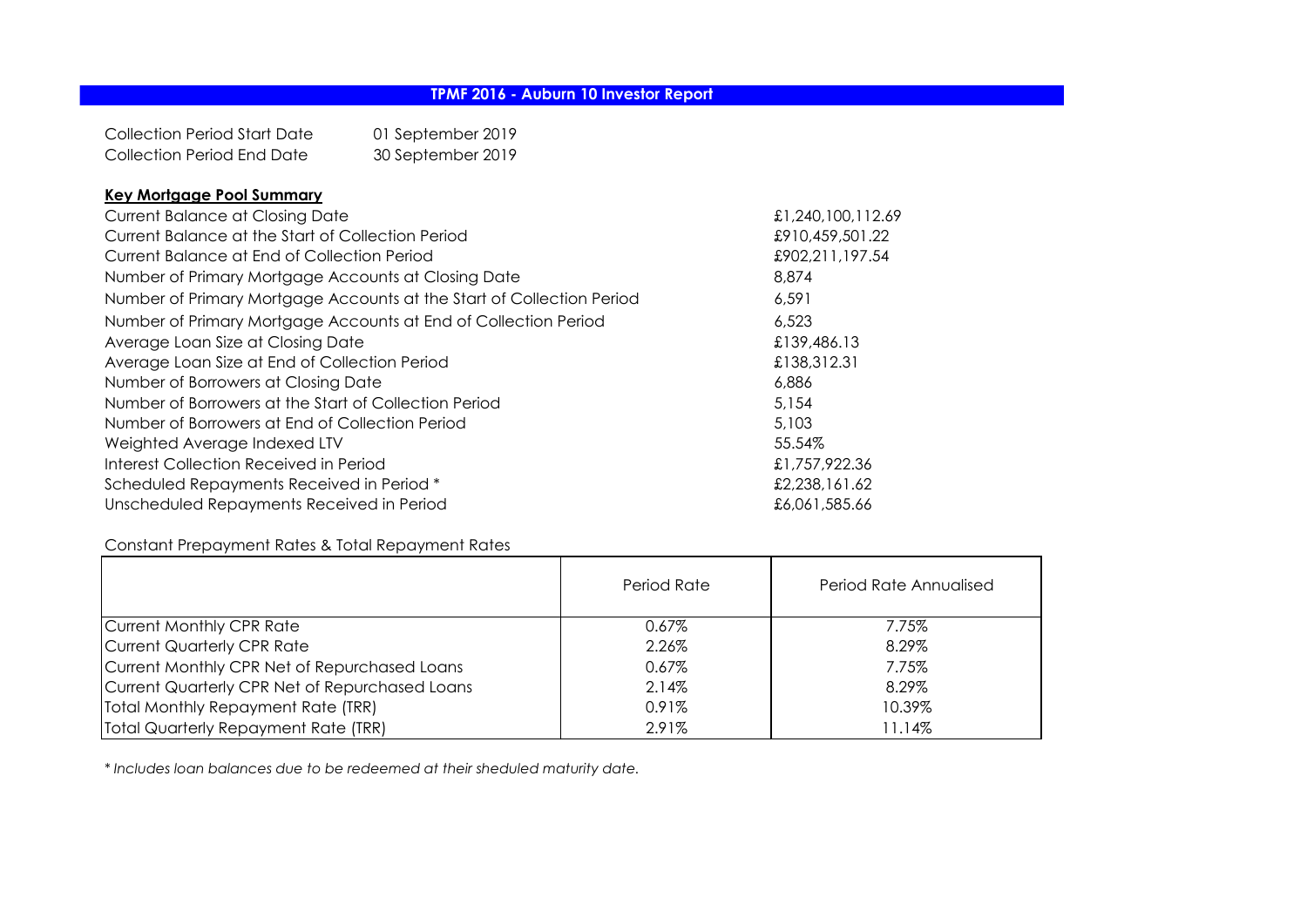#### **Portfolio Performance**

Collection Period End 30 September 2019

| <b>Power of Sale</b><br>Receiver of Rent and<br><b>Possession Properties</b> | Total Balance £ | Number of<br>Accounts |
|------------------------------------------------------------------------------|-----------------|-----------------------|
| Balance at the Start of the Period                                           | 3.470.090.55    | 26                    |
| New additions in the Period                                                  | 2.027.754.20    | 8                     |
| Other movements in the period                                                | 7.817.90        | 0                     |
| Sold in the Period                                                           | (172, 403.34)   | (1)                   |
| Released back to Customer in Period                                          | 0.00            | 0                     |
| Balance at the End of the Period                                             | 5,333,259.31    | 33                    |

| <b>Sold Properties</b>             |                   | Number of |
|------------------------------------|-------------------|-----------|
|                                    | Total Balance £ 1 | Accounts  |
| Balance at the Start of the Period | 7.825.498.861     | 68.       |
| Properties Sold in Period          | 172,403.34        |           |
| Balance at the End of the Period   | 7,997,902.20      | 69.       |

|                                                               |              | Number of |
|---------------------------------------------------------------|--------------|-----------|
| <b>Recoveries from Sold Properties</b><br>Total Balance £     |              | Accounts  |
| Recoveries from the Sales Proceeds at the Start of the Period | 5.812.299.05 | 68        |
| Recoveries from the Sales Proceeds in Period                  | 172,403.34   |           |
| <b>Post Sale Further Recoveries</b>                           | 8.941.48     |           |
| Recoveries from the Sales Proceeds at the End of the Period   | 5,993,643,87 | 69        |
|                                                               | % of Total   |           |
| Recovery in Period as Percentage of Current Balance at Sale   | 100          |           |
| Cumulative Recovery as Percentage of Current Balance at Sale  | 74.94        |           |

|                                                                             |                 | Number of |
|-----------------------------------------------------------------------------|-----------------|-----------|
| Losses from Sold Properties                                                 | Total Balance £ | Accounts  |
| Incurred Losses as Shortfall from Sales Proceeds at the Start of the Period | 2,063,925.12    | -56       |
| Incurred Losses as Shortfall from Sales Proceeds in Period                  | 0.00            | $\Omega$  |
| Incurred Net Further Losses as Shortfall post Sales Proceeds in Period      | 0.00            |           |
| Incurred Losses as Shortfall from Sales Proceeds at the End of the Period   | 2.063.925.12    | 56        |
|                                                                             | % of Total      |           |
| Average Loss Severity in the Period                                         | 0.00            |           |
| Weighted Average Loss Severity                                              | 25.81           |           |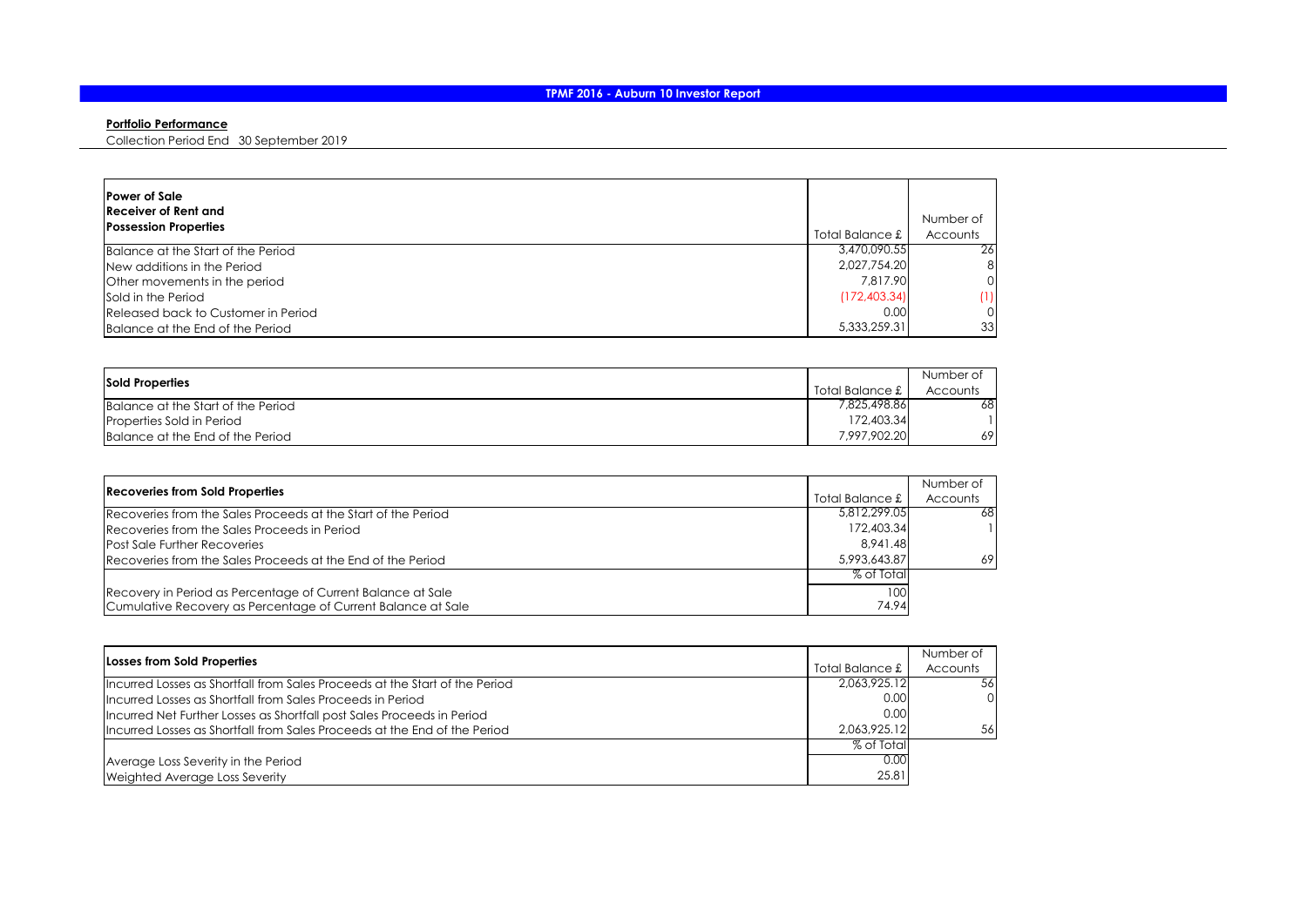#### **Portfolio Performance**

Collection Period End 30 September 2019

| <b>IFlexi Drawdown *</b>                     |                 | Number of |
|----------------------------------------------|-----------------|-----------|
|                                              | Total Balance £ | Accounts  |
| Cumulative Redraw at the Start of the Period | 0.00            |           |
| Redraw in the Period                         | 0.00            | ΟI        |
| Cumulative Redraw at the End of the Period   | 0.00            | ΩI        |

\* Excludes redraw amounts where loan repurchased by the seller.

|                                                           |                 | Number of |
|-----------------------------------------------------------|-----------------|-----------|
| Originator Buy Back                                       | Total Balance £ | Accounts  |
| Cumulative Originator Buy Back at the Start of the Period | 0.00            |           |
| Originator Buy Back in the Period                         | 0.00            |           |
| Cumulative Originator Buy Back at the End of the Period   | 0.00            |           |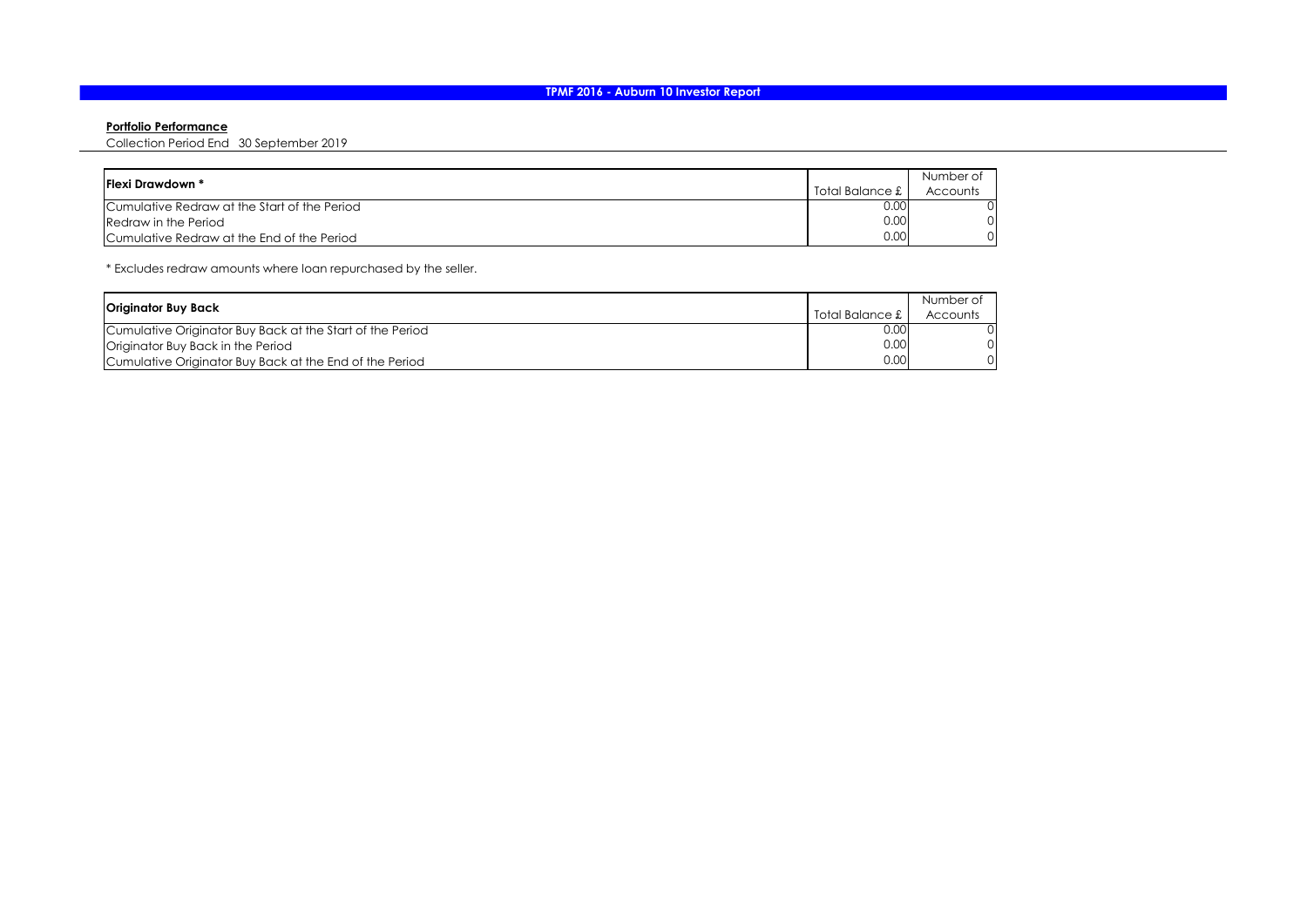# **Pool Table**

Collection Period End 30 September 2019

## **Current Balances**

| Range (£000s) | Aggregate Current Balance | % of Total | Number of Accounts | % of Total |
|---------------|---------------------------|------------|--------------------|------------|
| < 50          | £23,639,090.39            | 2.62%      | 866                | 13.28%     |
| $50 - 100$    | £136,331,277.85           | 15.11%     | 1,763              | 27.03%     |
| $100 - 150$   | £227,686,684.61           | 25.25%     | 1,867              | 28.63%     |
| $150 - 200$   | £155,554,573.42           | 17.24%     | 907                | 13.90%     |
| $200 - 5300$  | £164,065,436.64           | 18.18%     | 6891               | 10.56%     |
| $300 - 400$   | £72,755,352.18            | 8.06%      | 214                | 3.28%      |
| $400 - 500$   | £49,548,371.05            | 5.49%      | 113                | 1.73%      |
| $\geq$ 500    | £72,630,411.40            | 8.05%      | 104                | 1.59%      |
| Total         | £902,211,197.54           | 100.00%    | 6,523              | 100.00%    |
|               |                           |            |                    |            |

| Maximum: | £1,993,689.89 |
|----------|---------------|
| Minimum: | £460.90       |
| Average: | £138,312.31   |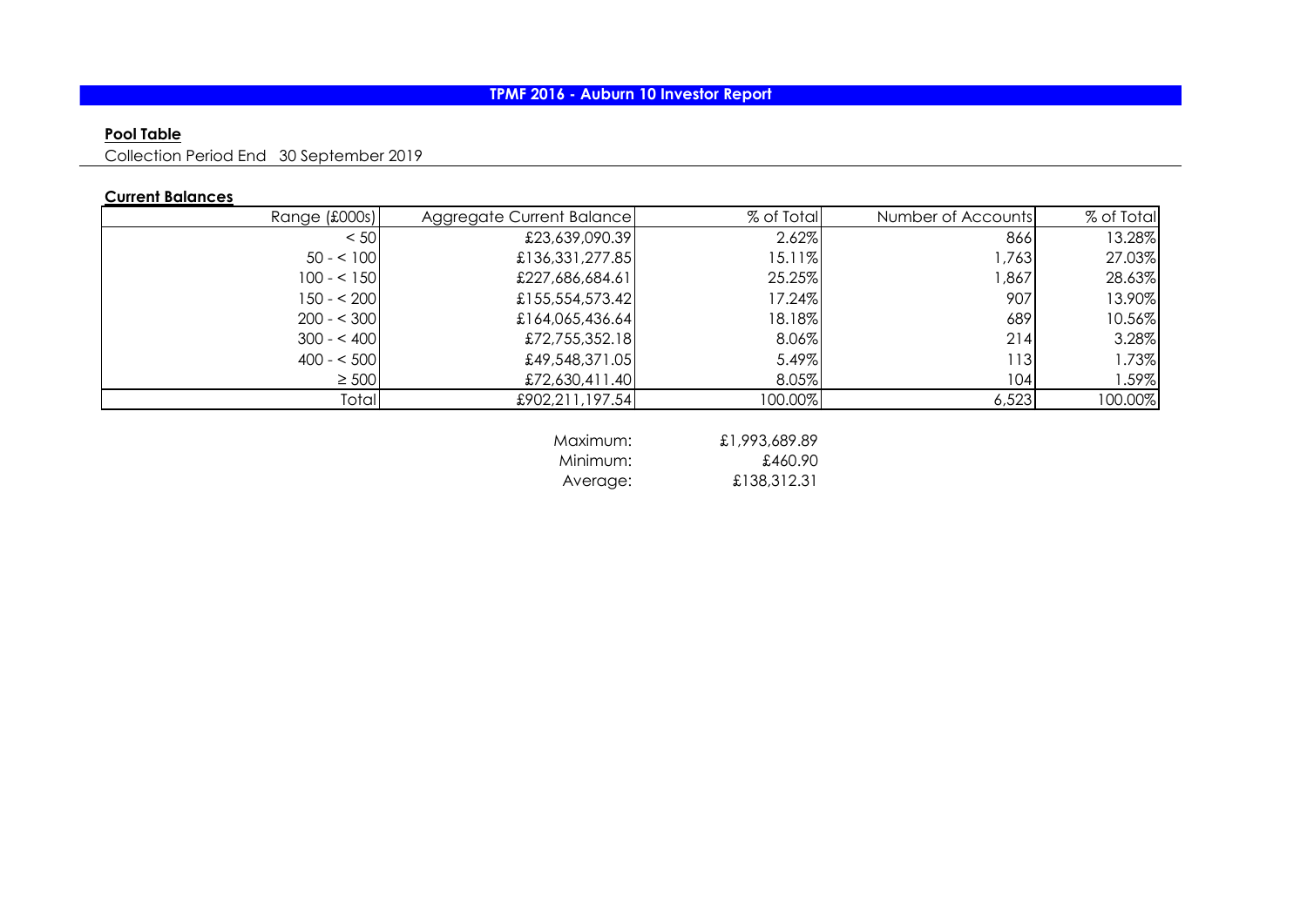# **Pool Table**

Collection Period End 30 September 2019

## **Indexed LTVs \***

| Range (%)  | Aggregate Current Balance | % of Total | Number of Accounts | % of Total |
|------------|---------------------------|------------|--------------------|------------|
| $0 - 10$   | £4,379,747.93             | 0.49%      | 309                | 4.74%      |
| $10 - 20$  | £13,356,397.75            | 1.48%      | 265                | 4.06%      |
| $20 - 30$  | £28,648,910.29            | 3.18%      | 358                | 5.49%      |
| $30 - 40$  | £58,393,731.06            | 6.47%      | 479                | 7.34%      |
| $40 - 50$  | £173,694,377.11           | 19.25%     | 934                | 14.32%     |
| $50 - 60$  | £255,517,872.11           | 28.32%     | 1,408              | 21.59%     |
| $60 - 570$ | £236,504,445.51           | 26.21%     | 1,655              | 25.36%     |
| $70 - 80$  | £128,906,060.29           | 14.29%     | 1,088              | 16.68%     |
| $80 - 90$  | £2,527,763.36             | 0.28%      | 26                 | 0.40%      |
| $90 - 100$ | £281,892.13               | 0.03%      |                    | 0.02%      |
| $\geq 100$ | £0.00                     | 0.00%      |                    | 0.00%      |
| Total      | £902,211,197.54           | 100.00%    | 6,523              | 100.00%    |

*\*From 30 June 2018, Indexed by Nationwide House Price Index, "Regional Quarterly Indices (Post '73)"*

| Maximum:      | 94.93% |
|---------------|--------|
| Minimum:      | 0.10%  |
| Weighted Ave: | 55.54% |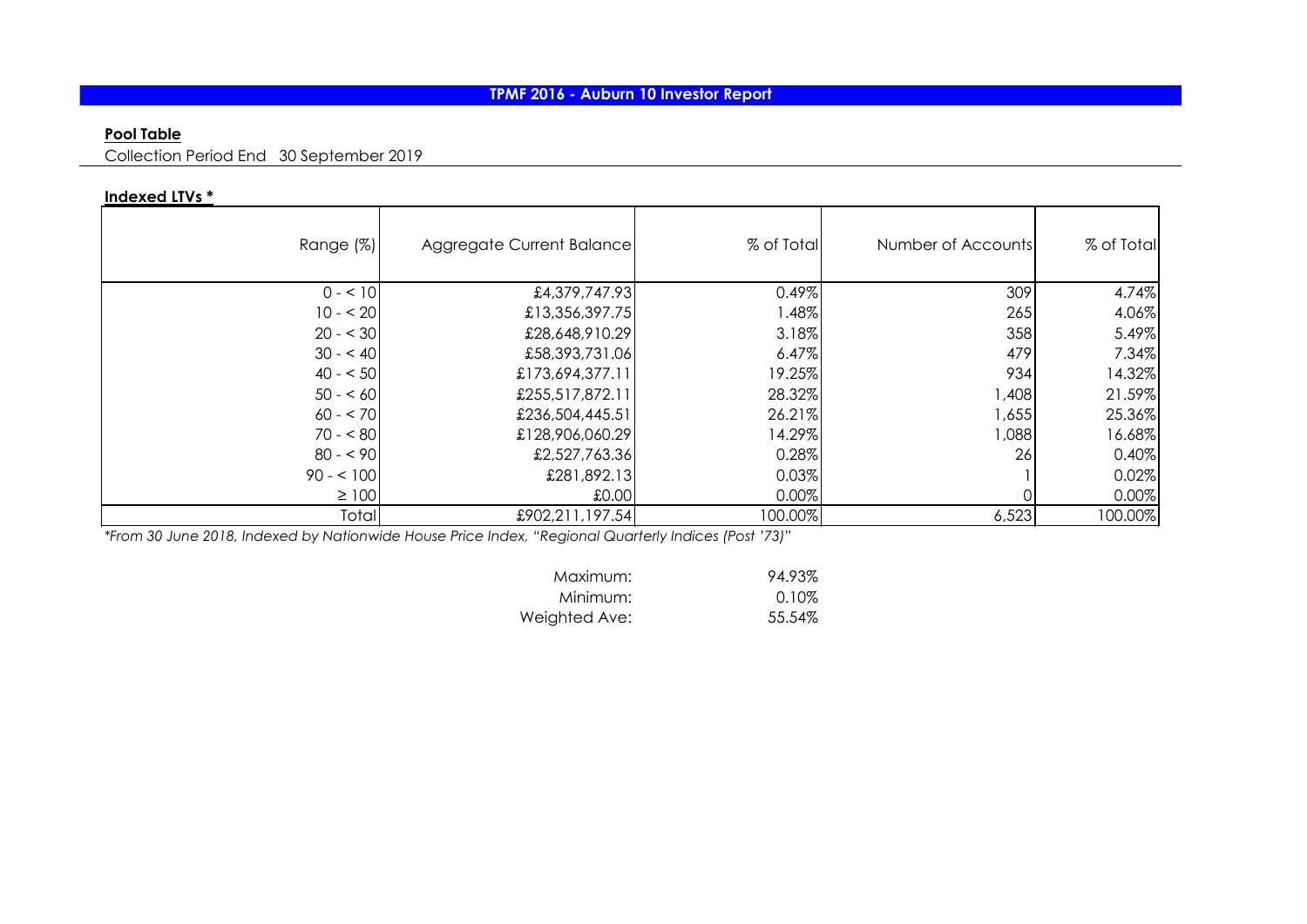# **Pool Table**

Collection Period End 30 September 2019

| . <del>.</del> .                 |                           |            |                    |            |
|----------------------------------|---------------------------|------------|--------------------|------------|
| Months                           | Aggregate Current Balance | % of Total | Number of Accounts | % of Total |
|                                  | £886,528,705.55           | 98.25%     | 6,423              | 98.45%     |
| $> 0$ and $< 1$                  | £3,882,003.24             | 0.43%      | 29                 | 0.44%      |
|                                  | £2,533,321.12             | 0.28%      |                    | 0.26%      |
| $>1$ and $<$ 2                   | £1,632,548.17             | 0.18%      |                    | 0.17%      |
|                                  | £1,102,118.60             | 0.12%      |                    | 0.05%      |
| $> 2$ and $<$ 3                  | £952,587.10               | 0.11%      |                    | 0.08%      |
|                                  | £695,385.57               | 0.08%      |                    | 0.05%      |
| $>$ 3 and $<$ 6                  | £3,037,424.69             | 0.34%      | 15                 | 0.23%      |
|                                  | £235,650.34               | 0.03%      |                    | 0.05%      |
| $> 6$ and $< 9$                  | £660,631.83               | 0.07%      |                    | 0.08%      |
|                                  | £0.00                     | 0.00%      |                    | 0.00%      |
| $> 9$ and < 12                   | £156,075.03               | 0.02%      |                    | 0.03%      |
| $\geq$ 12                        | £794,746.30               | 0.09%      |                    | 0.11%      |
| Total                            | £902,211,197.54           | 100.00%    | 6,523              | 100.00%    |
|                                  |                           |            |                    |            |
| New Default in Period $(23)$     | £1,382,552.56             | 0.15%      |                    | 0.14%      |
| Cumulative Current Default (≥ 3) | £5,579,913.76             | 0.62%      | 35                 | 0.54%      |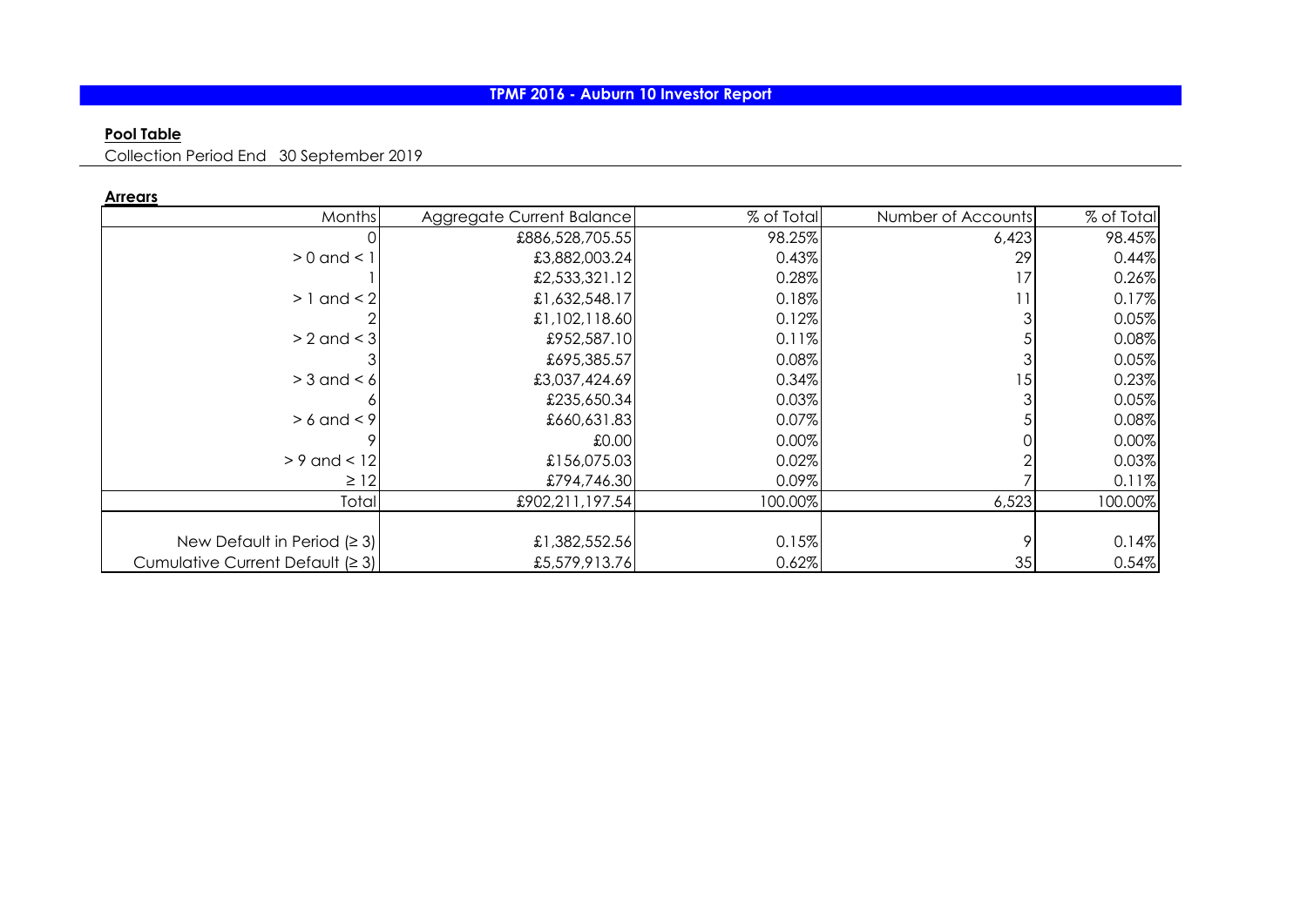# **Pool Table**

Collection Period End 30 September 2019

### **Geographical Breakdown**

| Region                 | Aggregate Current Balance | % of Total | Number of Accounts | % of Total |
|------------------------|---------------------------|------------|--------------------|------------|
| East Anglia            | £30,947,380.15            | 3.43%      | 252                | 3.86%      |
| East Midlands          | £49,797,973.73            | 5.52%      | 497                | 7.62%      |
| North East             | £12,251,367.44            | 1.36%      | 139                | 2.13%      |
| North West             | £63,717,243.30            | 7.06%      | 720                | 11.04%     |
| Greater London         | £303,842,258.88           | 33.67%     | ,563               | 23.96%     |
| South East             | £225,515,254.39           | 25.00%     | .461               | 22.40%     |
| South West             | £101,101,137.49           | 11.21%     | 717                | 10.99%     |
| Wales                  | £23,966,360.67            | 2.66%      | 226                | 3.46%      |
| West Midlands          | £48,936,753.60            | 5.42%      | 485                | 7.44%      |
| Yorkshire & Humberside | £42,135,467.89            | 4.67%      | 463                | 7.10%      |
| Total                  | £902,211,197.54           | 100.00%    | 6,523              | 100.00%    |

**Seasoning**

| Range (Months) | Aggregate Current Balance | % of Total | Number of Accounts | % of Total |
|----------------|---------------------------|------------|--------------------|------------|
| < 84           | £286,824.45               | 0.03%      |                    | 0.05%      |
| $84 - 108$     | 0.001                     | 0.00%      |                    | 0.00%      |
| $108 - 132$    | £88,656.55                | 0.01%      |                    | 0.02%      |
| $132 - 156$    | £578,462,672.99           | 64.12%     | 3,623              | 55.53%     |
| $\geq$ 156     | £323,373,043.55           | 35.84%     | 2,896              | 44.40%     |
| Total          | £902,211,197.54           | $100.00\%$ | 6,523              | 100.00%    |

Weighted Ave: 156.35 months

Maximum: 302.27 months<br>Minimum: 62.60 months 62.60 months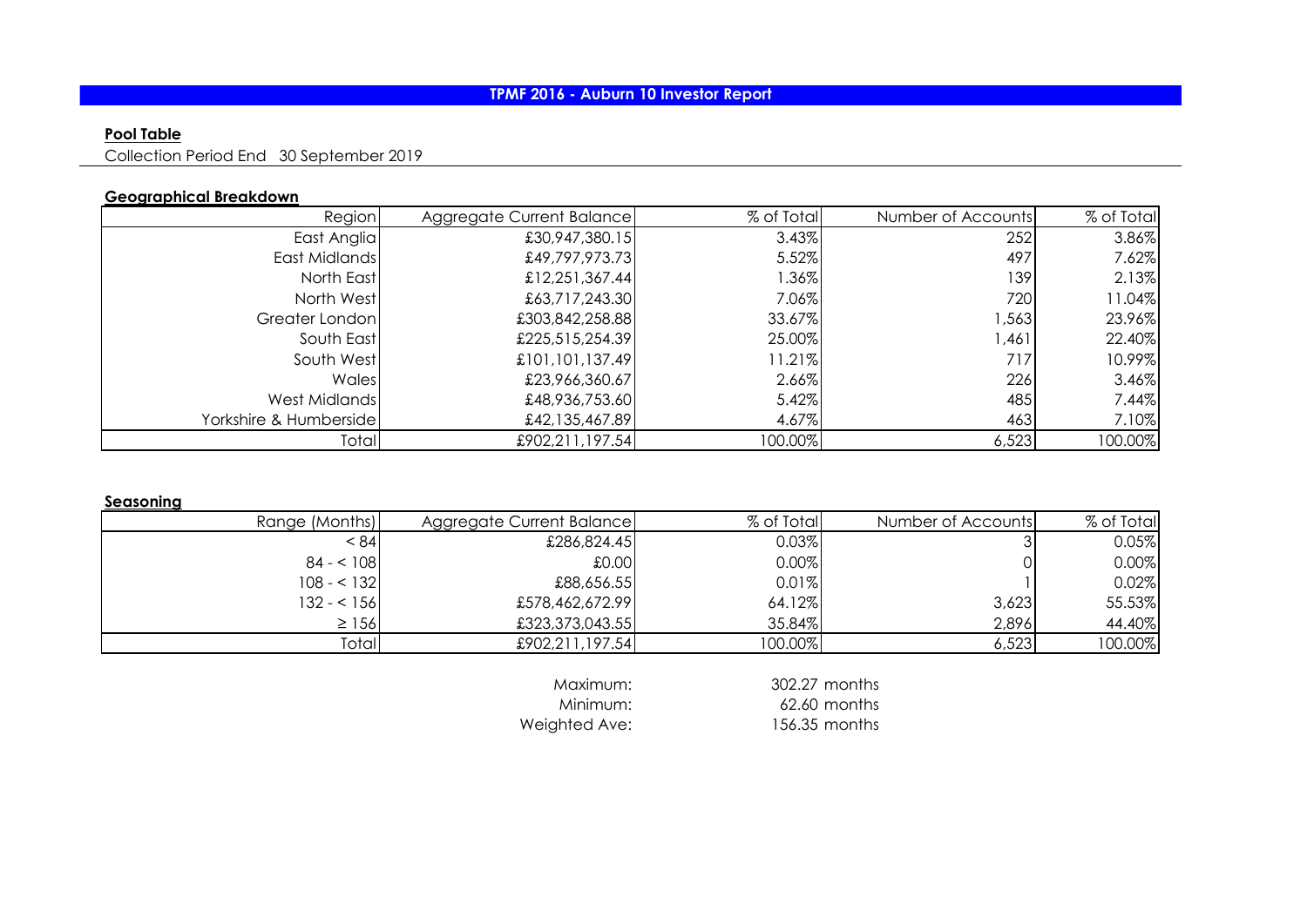# **Pool Table**

Collection Period End 30 September 2019

# **Remaining Term**

| Range (Years) | Aggregate Current Balance | % of Total  | Number of Accounts | % of Total |
|---------------|---------------------------|-------------|--------------------|------------|
| $\leq 5$      | £266,906,350.88           | 29.58%      | 2,059              | 31.57%     |
| $5 - 10$      | £355,768,179.65           | 39.44%      | 2,508              | 38.45%     |
| $10 - 15$     | £276,981,042.05           | 30.70%      | 1,929              | 29.57%     |
| $15 - 20$     | £2,429,291.47             | 0.27%       | 25                 | 0.38%      |
| $20 - 25$     | £126,333.49               | 0.01%       |                    | 0.03%      |
| $\geq$ 25     | £0.00                     | 0.00%       |                    | 0.00%      |
| Total         | £902,211,197.54           | 100.00%     | 6,523              | 100.00%    |
|               |                           |             |                    |            |
|               | Maximum:                  | 23.08 years |                    |            |
|               | Minimum:                  |             | 0.02 years         |            |
|               | Weighted Ave:             |             | 7.38 years         |            |

### **Loan Purpose**

| Purposel   | Aggregate Current Balance) | % of Total | Number of Accounts | % of Total |
|------------|----------------------------|------------|--------------------|------------|
| *Purchase  | £409,125,460.50            | 45.35%     | 3,394              | 52.03%     |
| Remortgage | £493,085,737.04            | 54.65%     | 3,129              | 47.97%     |
| Total      | £902,211,197.54            | $100.00\%$ | 6,523              | 100.00%    |

\* Includes Equity Release

## **Repayment Method**

| Method                | Aggregate Current Balance | % of Total | Number of Accounts | % of Total |
|-----------------------|---------------------------|------------|--------------------|------------|
| Repayment             | £48,283,013.21            | 5.35%      | .028               | 15.76%     |
| Partial Interest Only | £3,193,636.70             | 0.35%      | 24I                | 0.37%      |
| Interest Only         | £850,734,547.63           | 94.30%     | 5,471              | 83.87%     |
| Totall                | £902,211,197.54           | $100.00\%$ | 6,523              | 100.00%    |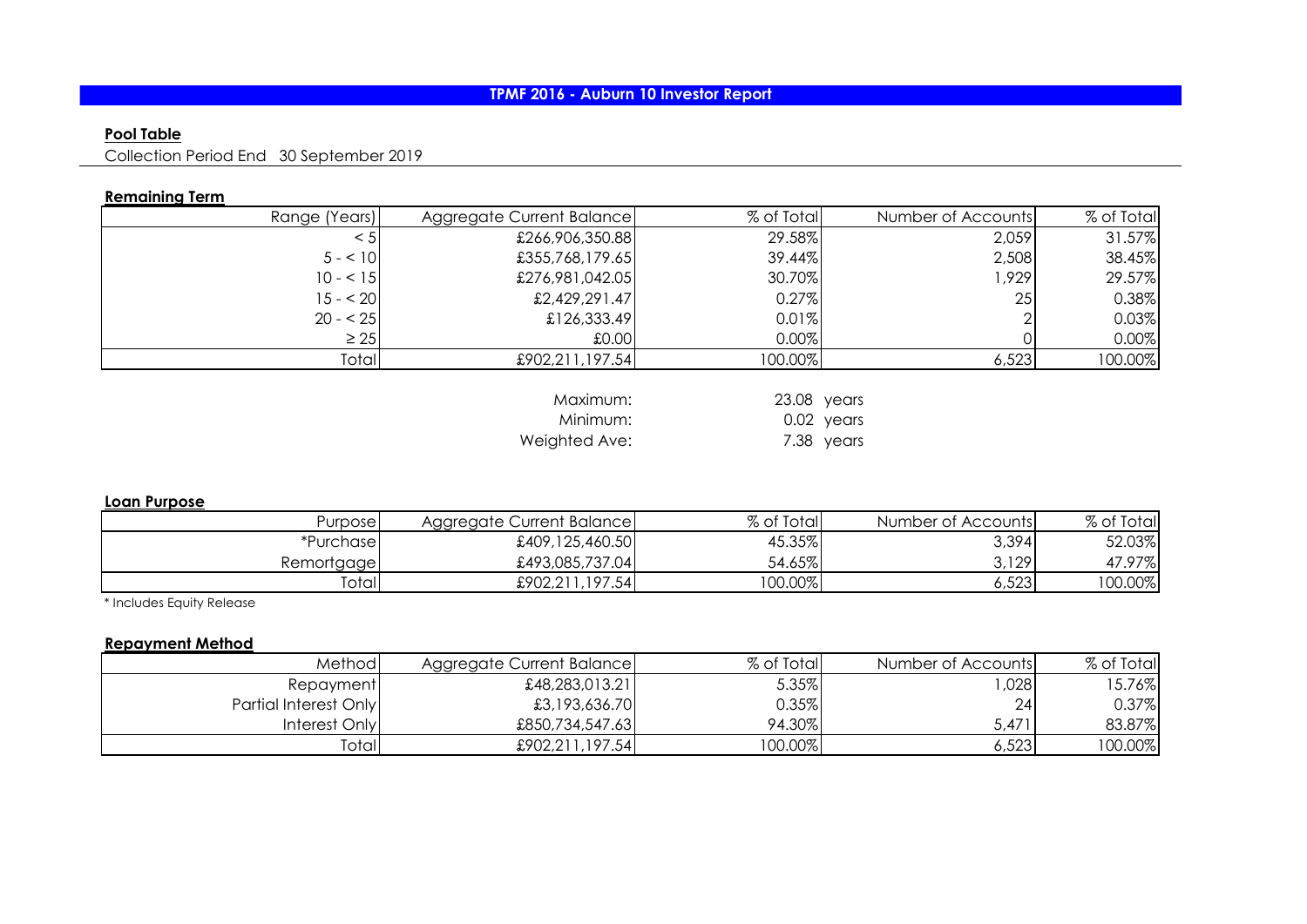# **Pool Table**

Collection Period End 30 September 2019

# **Product type**

| iypel        | Aggregate Current Balance | % of Total | Number of Accounts | % of Total |
|--------------|---------------------------|------------|--------------------|------------|
| <b>Fixed</b> | 0.001                     | 0.00%      |                    | $0.00\%$   |
| <b>SVR</b>   | £8,422,899.22             | $0.93\%$   | 1931               | 2.96%      |
| <b>BBR</b>   | £893,788,298.32           | 99.07%     | 6,330              | 97.04%     |
| Totall       | £902,211,197.54           | 100.00%    | 6,523              | 100.00%    |

## **Interest Rate (%)**

| Rate $(\%)$ | Aggregate Current Balance | % of Total | Number of Accounts | % of Total |
|-------------|---------------------------|------------|--------------------|------------|
| $0 - 1$     | 0.00                      | 0.00%      |                    | 0.02%      |
| $- < 2$     | £0.03                     | 20.51%     | 1,768              | 27.10%     |
| $2 - 3$     | £0.97                     | 78.45%     | 4,555              | 69.83%     |
| $3 - 4$     | £1,030,238.78             | 0.11%      |                    | 0.11%      |
| $4 - 5$     | 0.001                     | 0.00%      |                    | 0.00%      |
| $5 - 6$     | £8,228,692.17             | 0.90%      | 186                | 2.85%      |
| $6 - 7$     | £264,351.84               | 0.03%      |                    | 0.09%      |
| $\geq 7$    | £0.00                     | 0.00%      |                    | 0.00%      |
| Total       | £9,523,283.79             | 100.00%    | 6,523              | 100.00%    |

| Maximum:      | $6.50\%$ |
|---------------|----------|
| Minimum:      | 1.24%    |
| Weighted Ave: | 2.31%    |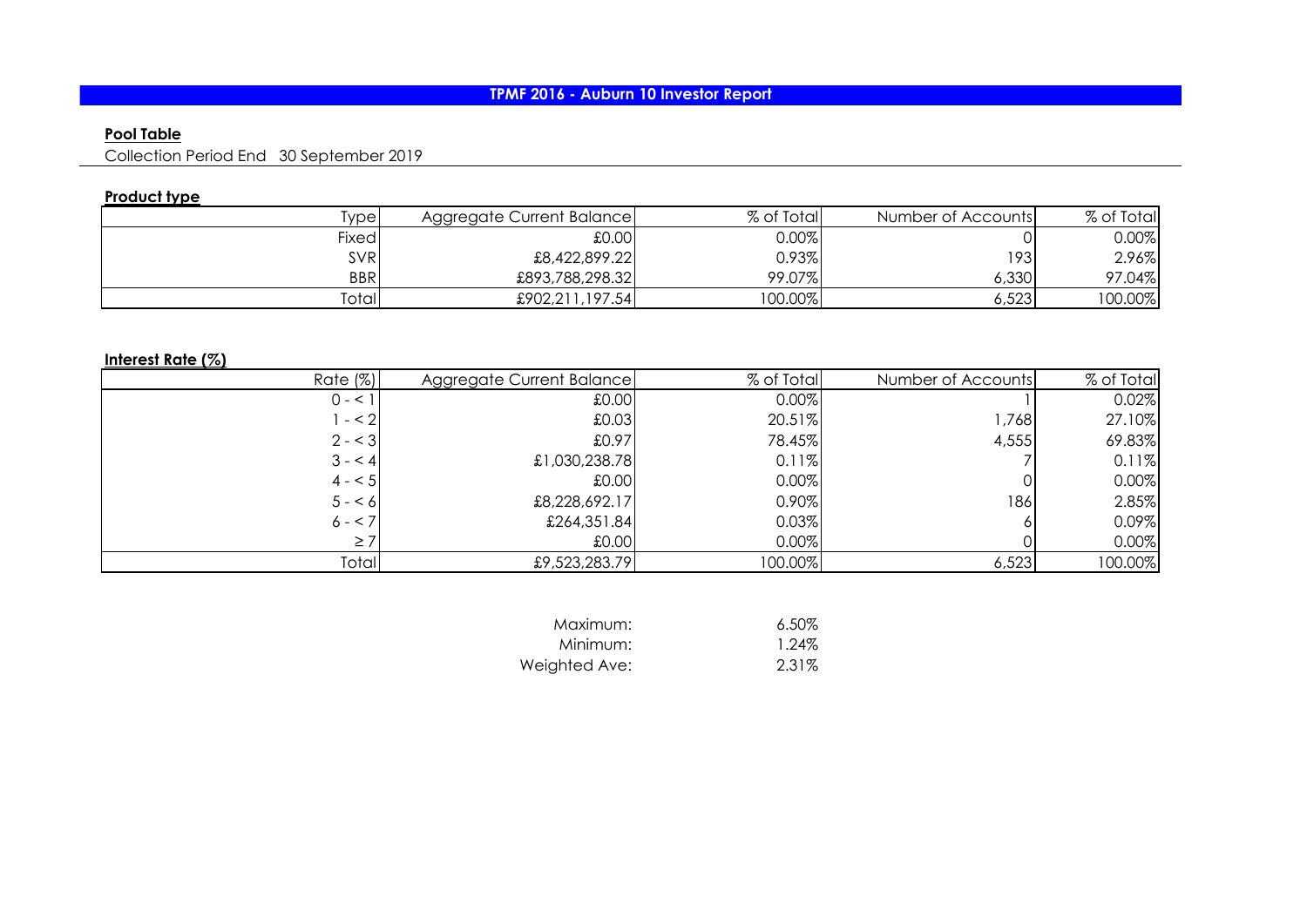# **Pool Table**

Collection Period End 30 September 2019

## **Buy-to-Let / Owner Occupied**

| Type           | Aggregate Current Balance | % of Total | Number of Accounts | % of Total |
|----------------|---------------------------|------------|--------------------|------------|
| Buy-to-Let     | £871,487,642.63           | 96.59%     | 6,195              | 94.97%     |
| Owner Occupied | £30,723,554.91            | 3.41%      | 328                | 5.03%      |
| Total          | £902,211,197.54           | 100.00%    | 6,523              | 100.00%    |

# **Self-Cert / Non Self-Cert**

| Type          | Aggregate Current Balance | % of Total | Number of Accounts | % of Total |
|---------------|---------------------------|------------|--------------------|------------|
| Self-Cert     | £27,700,915.71            | 3.07%      | 188                | 2.88%      |
| Non Self-Cert | £874,510,281.83           | 96.93%     | 6,335              | 97.12%     |
| Total         | £902,211,197.54           | 100.00%    | 6,523              | 100.00%    |

## **Flexible/ Non Flexible**

| iype l       | Aggregate Current Balance) | % of Total | Number of Accounts | % of Total          |
|--------------|----------------------------|------------|--------------------|---------------------|
| Flexible     | £158,185,472.62            | 17.53%     | .417               | 21.72%<br>$\bigcap$ |
| Non Flexible | £744,025,724.92            | 82.47%     | 5,106              | 78.28%              |
| Totall       | £902,211,197.54            | 100.00%    | 6,523              | $100.00\%$          |

### **Employment Status**

| ivpel         | Aggregate Current Balance | % of Total | Number of Accounts | % of Total |
|---------------|---------------------------|------------|--------------------|------------|
| Employed      | £240,969,609.54           | 26.71%     | 987,،              | 30.46%     |
| Self-employed | £514,444,220.12           | 57.02%     | 3,512              | 53.84%     |
| Legal Entity  | £146,797,367.88           | 6.27%      | ,024               | 5.70%      |
| Totall        | £902,211,197.54           | $100.00\%$ | 6,523              | 100.00%    |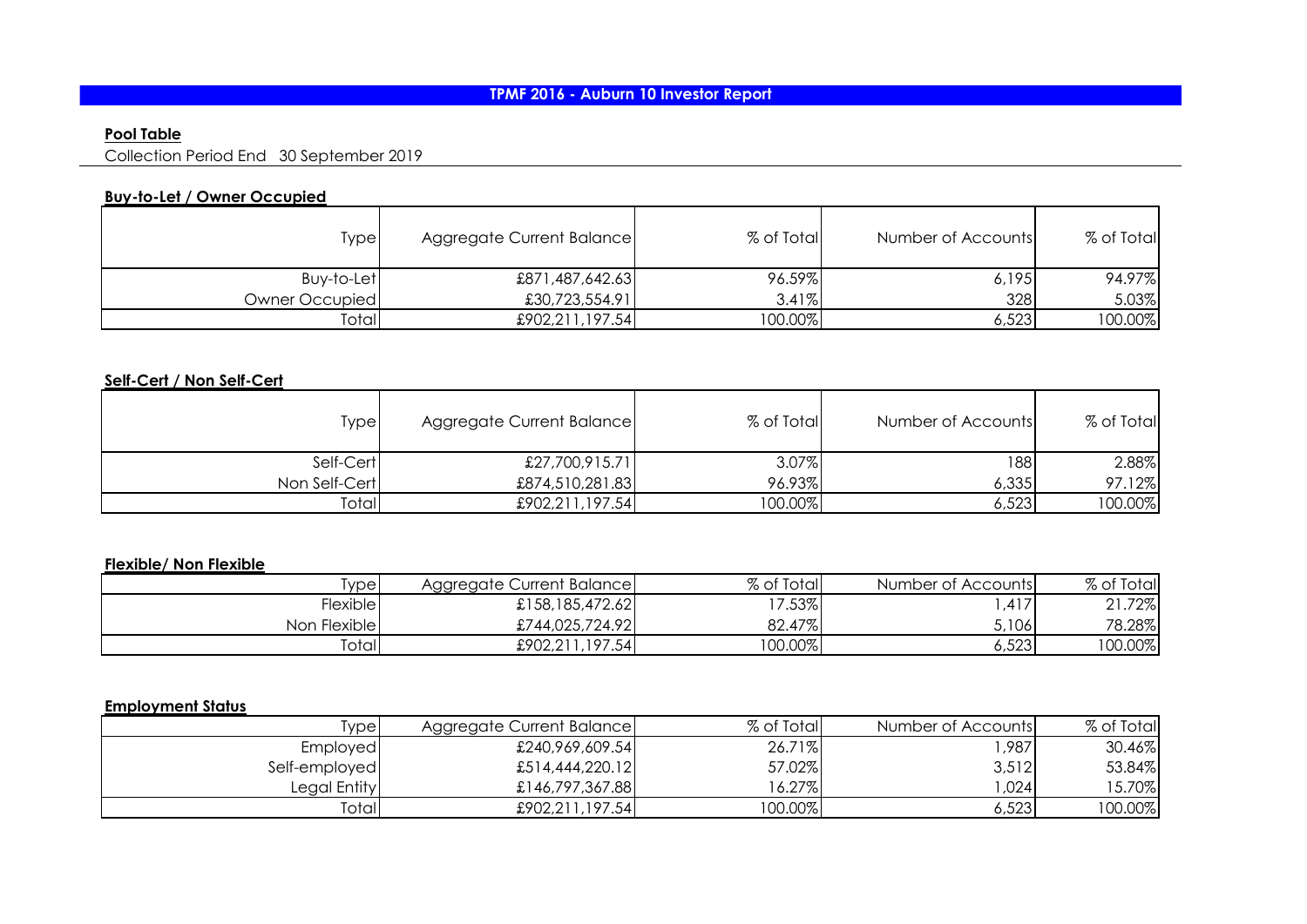## **Glossary**

| Arrears                                             | Arrears are calculated in accordance with standard market practice in the UK.                                                                                                                                                                                                                                                                                                                  |
|-----------------------------------------------------|------------------------------------------------------------------------------------------------------------------------------------------------------------------------------------------------------------------------------------------------------------------------------------------------------------------------------------------------------------------------------------------------|
|                                                     | A mortgage loan as at MIA Relevant Time is identified as being in arrears when,<br>(a) the aggregate amounts which are due and payable by the relevant Mortgage Borrower under such Mortgage<br>Loan but which remain unpaid, less<br>(b) the aggregate amounts which the relevant Mortgage Borrower has pre-paid or overpaid with respect to the<br>Mortgage Loan prior to MIA Relevant Time. |
|                                                     | "MIA" means a ratio calculated with respect to a Mortgage Loan as at the MIA Relevant Time representing:<br>(a) the Arrears Amount as at the MIA Relevant Time, divided by<br>(b) the current Mortgage Instalment.                                                                                                                                                                             |
|                                                     | "MIA Relevant Time" means close of business on the last working day of a calendar month.                                                                                                                                                                                                                                                                                                       |
| Unscheduled<br>Repayments<br>Received in Period     | Unscheduled Repayments comprise payments from the Originator for the repurchase of loans from the portfolio, and<br>capital prepayments and redemptions from the Borrowers other than those received at the expected term end date of<br>the loan.                                                                                                                                             |
| Monthly Constant<br><b>Prepayment Rate</b><br>(CPR) | Monthly CPR means the total unscheduled prepayments received during the period divided by the aggregate current<br>balance of the loans comprised in the mortgage portfolio at the beginning of the period. Unscheduled prepayments<br>comprise redemptions from the Borrowers other than those received at the expected term end date of the loan.                                            |
| Monthly CPR Net of<br><b>Repurchased Loans</b>      | Monthly CPR Net of Repurchased Loans means the total unscheduled prepayments plus the payments from the<br>Originator for the repurchase of loans from the portfolio received during the period divided by the aggregate current<br>balance of the loans comprised in the mortgage portfolio at the beginning of the period.                                                                   |
| <b>Total Redemption</b><br>Rate (TRR)               | Total Redemption Rate means the total scheduled repayments, unscheduled prepayments and the payments from the<br>Originator for the repurchase of loans from the portfolio received during the period divided by the aggregate current<br>balance of the loans comprised in the mortgage portfolio at the beginning of the period.                                                             |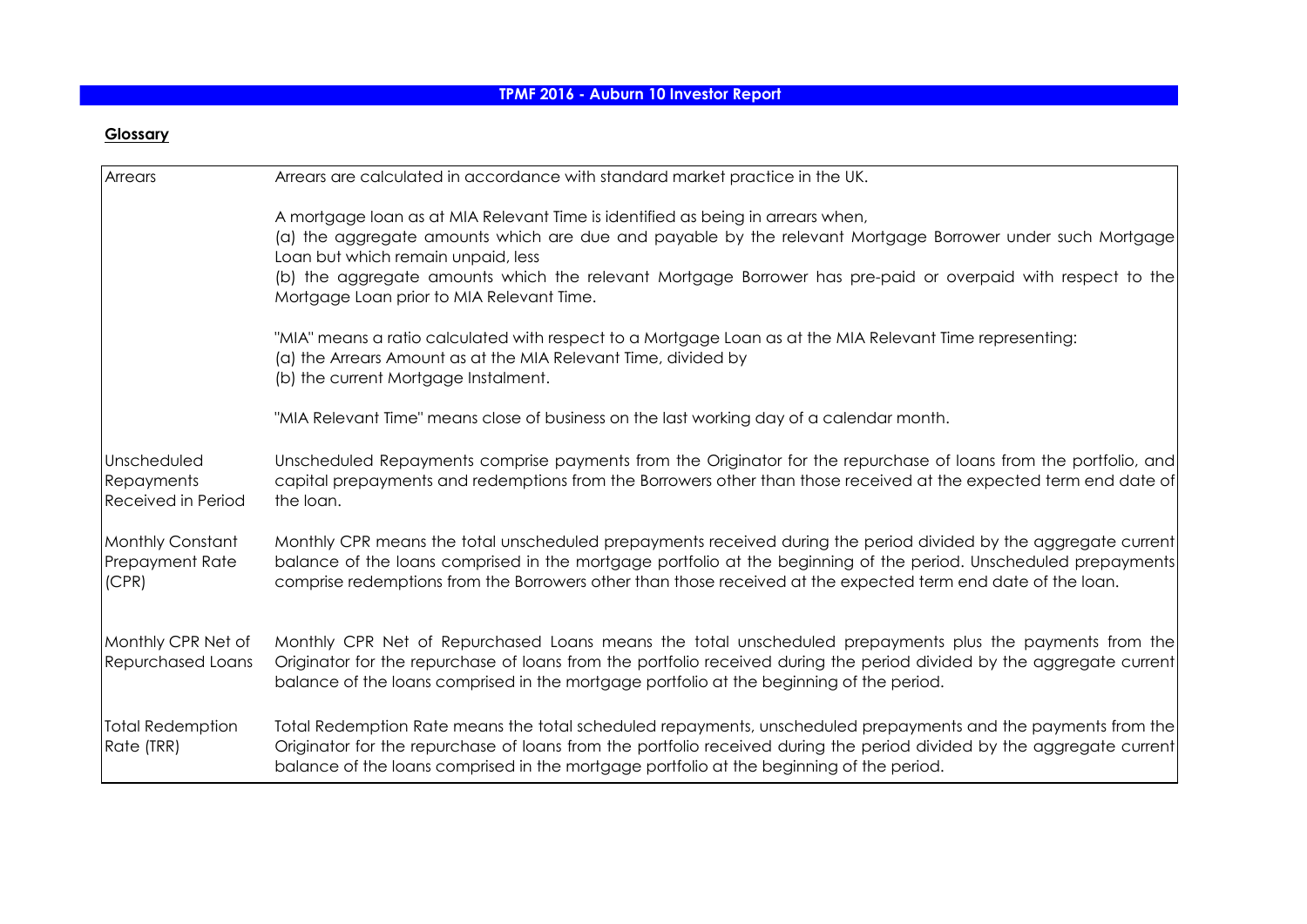| <b>Current Balance</b> | "Current Balance" for each Mortgage Loan means, at any given date, the aggregate balance of the amounts charged<br>to the Mortgage Borrower's account in respect of a Mortgage Loan as at such date (but avoiding double counting)<br>including:<br>(a) the original principal amount advanced to the relevant Mortgage Borrower and any further amount (including any<br>Further Advance or Flexible Drawing) advanced on or before the given date to the relevant Mortgage Borrower and<br>secured or intended to be secured by the related Mortgage; and<br>(b) any interest, disbursement, legal expense, fee, charge, rent, service charge, premium or payment which has been<br>capitalised in accordance with the relevant Mortgage Conditions or with the relevant Mortgage Borrower's consent or<br>capitalised in accordance with the Seller's normal charging practices and any applicable regulatory obligation and<br>added to the amounts secured or intended to be secured by the related Mortgage; and<br>(c) any other amount (including, for the avoidance of doubt, Accrued Interest and Arrears of Interest) which is due or<br>accrued (whether or not due) and which has not been paid by the relevant Mortgage Borrower and has not been<br>capitalised in accordance with the relevant Mortgage Conditions or with the relevant Mortgage Borrower's consent or<br>in accordance with the Seller's normal charging practices and any applicable regulatory obligations but which is<br>secured or intended to be secured by the related Mortgage, as at the end of the Business Day immediately preceding<br>that given date, minus any repayment or payment of any of the foregoing made on or before the end of the Business<br>Day immediately preceding that given date and excluding any Flexible Drawings or Further Advances committed to be<br>made but not made by the end of the Business Day immediately preceding that given date. |
|------------------------|-----------------------------------------------------------------------------------------------------------------------------------------------------------------------------------------------------------------------------------------------------------------------------------------------------------------------------------------------------------------------------------------------------------------------------------------------------------------------------------------------------------------------------------------------------------------------------------------------------------------------------------------------------------------------------------------------------------------------------------------------------------------------------------------------------------------------------------------------------------------------------------------------------------------------------------------------------------------------------------------------------------------------------------------------------------------------------------------------------------------------------------------------------------------------------------------------------------------------------------------------------------------------------------------------------------------------------------------------------------------------------------------------------------------------------------------------------------------------------------------------------------------------------------------------------------------------------------------------------------------------------------------------------------------------------------------------------------------------------------------------------------------------------------------------------------------------------------------------------------------------------------------------------------------------------------------------------------------------|
| Loan                   | Defaulted Mortgage "Defaulted Mortgage Loan" means any Mortgage Loan with MIA equal to or greater than three.                                                                                                                                                                                                                                                                                                                                                                                                                                                                                                                                                                                                                                                                                                                                                                                                                                                                                                                                                                                                                                                                                                                                                                                                                                                                                                                                                                                                                                                                                                                                                                                                                                                                                                                                                                                                                                                         |
| to Value Ratio         | Current Indexed Loan "Current Indexed Loan to Value Ratio" means, in respect of a Mortgage Loan, the Current Balance of that Mortgage<br>Loan divided by the Indexed Valuation of the Property in respect of that Mortgage Loan.                                                                                                                                                                                                                                                                                                                                                                                                                                                                                                                                                                                                                                                                                                                                                                                                                                                                                                                                                                                                                                                                                                                                                                                                                                                                                                                                                                                                                                                                                                                                                                                                                                                                                                                                      |